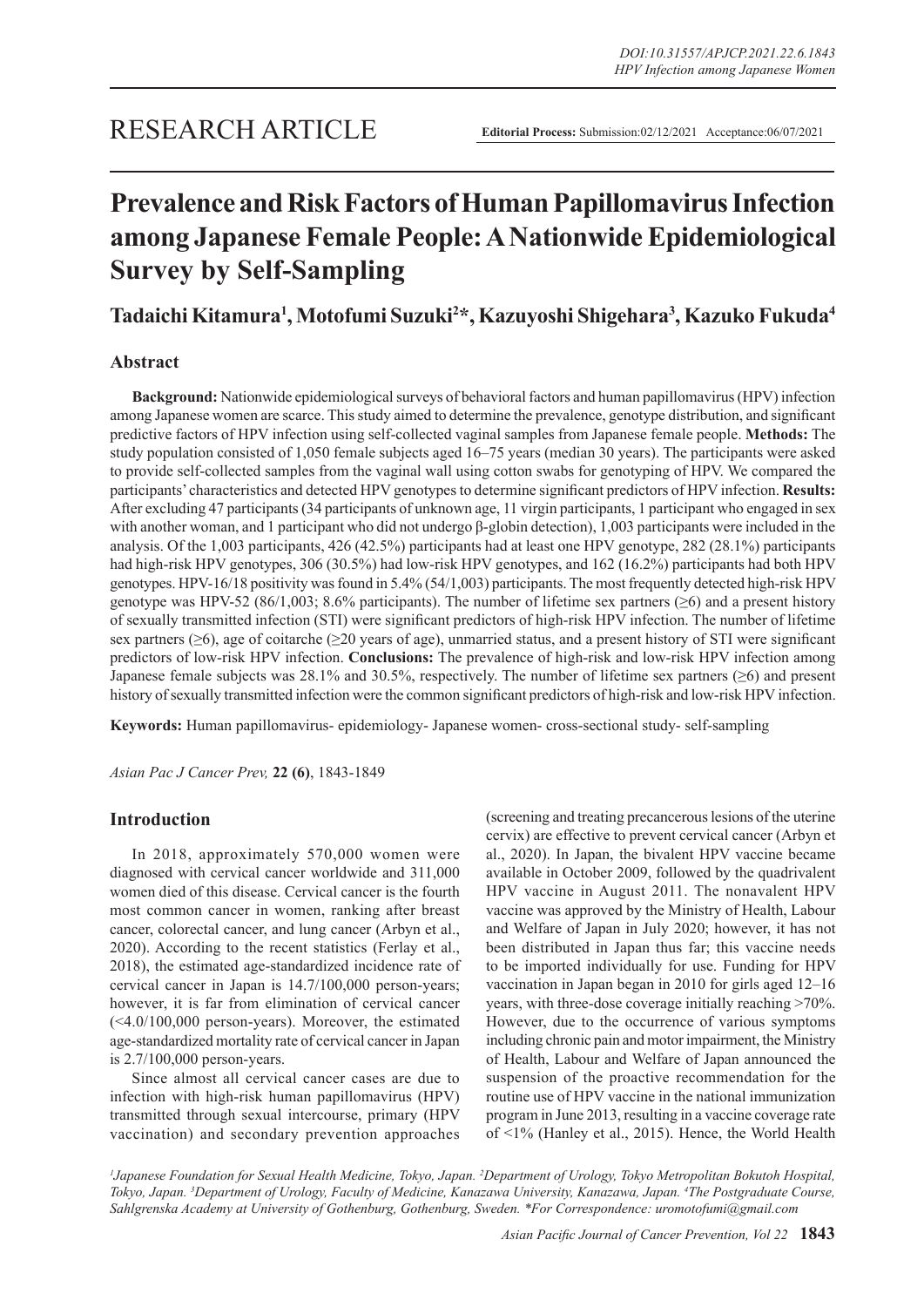#### *Tadaichi Kitamura et al*

Organization's Global Advisory Committee on Vaccine Safety commented that young Japanese women have been left vulnerable to preventable HPV-related cancers (Ikeda et al., 2021). Recently, Simms (2020) reported that the vaccine crisis resulted in an estimated 5,000 deaths from cervical cancer in Japan.

Not only vaccination prior to coitarche but also preventive measures including consistent and correct use of latex condom and having a mutually monogamous relationship are important strategies to prevent HPV infection (Hamdi, 2018). Regarding the risk factors of HPV infection, Pourmohsen (2018) reviewed 29 articles on the HPV infection risk factors and preventive behaviors. Individual factors (ethnicity, age, education, social class and income, occupation, marital status, and parity) and behavioral factors (smoking, age of marriage or first intercourse, and monogamy or polygamy) were listed; however, most of these factors were controversial due to lack of consensus among the researchers. Depending on the different context of society, culture, and economy, there are many confounding factors of HPV infection. Meanwhile, number of pregnancies/parity, multiplicity of sex partners as well as polygamy, and smoking are common risk factors of HPV infection.

From a clinical point of view, it is important to conduct epidemiological studies on HPV infection among women in each country to identify their own predictors of HPV infection. Based on these studies, behavioral modifications can be suggested to help reduce the prevalence of HPV infection among women. However, limited epidemiological studies on HPV infection have conducted among Japanese female people. Hence, we conducted a nationwide, cross-sectional study to determine the prevalence, genotype distribution, and predictors of HPV infection among Japanese female people.

Regarding the reliability of self-collected vaginal sample; unfortunately, HPV testing using self-sampling has not been recommended in Japan because it is unclear whether it will increase the gynecological clinic visits. However, we had previously reported that HPV DNA positivity was 78.4% (58/74) in self-collected samples and 70.3% (52/74) in gynecologist-collected samples (P=0.26) (Kitamura et al., 2017). Moreover, a combination of HPV testing via self-sampling and a follow-up Pap test is more sensitive than a Pap test alone for the detection of HPV (Gupta, 2018). Recently, HPV testing using self-collected vaginal samples has been implemented in the Netherlands, Australia, the United States, the United Kingdom, Norway, Denmark, and Switzerland (El-Zein, 2019). Hence, we selected HPV testing via self-sampling in the present study.

## **Materials and Methods**

From April 2017 to March 2020, we conducted a nationwide, cross-sectional study to determine the prevalence, genotype distribution, and predictors of HPV infection among Japanese female people. Japanese female subjects were recruited via the Japanese Foundation for Sexual Health Medicine website (https://www.jfshm. org/). This website can be accessed all through the world;

however, participants had accessed domestically because all the contents were written in Japanese language. When a female suject agreed to participate in the survey through our homepage, we sent her a cotton swab with a plastic tube container and a printed survey form to collect information on age, educational attainment, smoking status, number of lifetime sex partners, age of coitarche, present marital status, experience of divorce, number of children, commercial sex work experience, present history of sexually transmitted infection (STI), past history of STI, and HPV vaccination status. Except during the menstrual period, the participants were asked to self-collect a vaginal sample by rubbing a cotton swab on the vaginal wall for several times and place the sample in a plastic tube container. Subsequently, the participants were asked to send the sample to our office and complete the survey form.

In this study, self-collected vaginal samples were shipped to LSI Medience Corporation (Tokyo, Japan), and types of HPV DNA and β-globin were detected using the GENOSEARCH HPV31 kit (Medical and Biological Laboratory, Nagoya, Japan) according to the manufacturer' s instructions (Imai et al., 2015). Briefly, this kit employs polymerase chain reaction with the reverse sequence-specific oligonucleotide probe method to detect HPV DNA. The test kit can detect the following 31 types of HPV DNA: high-risk types (types 16, 18, 26, 31, 33, 35, 39, 45, 51, 52, 53, 56, 58, 59, 66, 68, 70, 73, and 82) and low-risk types (types 6b, 11, 42, 44, 54, 55, 61, 62, 71, 84, 90, and CP6108) (Bouvard et al., 2009). It also contains a probe for detecting human β-globin to ensure that self-collected vaginal samples contain sufficient cellular components. All protocols and assessments used in this study were approved by the ethics committees of the Japanese Foundation for Sexual Health Medicine (JFSHM No. 1 and JFSHM No. 5). Written informed consent was obtained from all participants.

Statistical analyses were performed using JMP Pro software version 15.0.0 (SAS, Cary, NC). The chi-square test was used to compare the prevalence of HPV infection among the age groups (10-year stratification). Predictors of HPV infection were analyzed using logistic regression analysis. In multivariate analysis, all covariates were included for the risk calculation. P-values  $\leq 0.05$  were considered statistically significant.

## **Results**

The study population consisted of 1,050 Japanese female citizens. After excluding 47 participants (34 participants with unknown age, 11 virgin participants, 1 participant who engaged in sex with another woman, and 1 participant who did not undergo β-globin detection), 1,003 participants were included in the analysis. The characteristics of the study participants are shown in Table 1. In total, 8.8% (87/992) participants had a commercial sex work experience—8.7% participants were aged 16–19 years group, 9.6% participants were in their 20s, 10.2% participants were in their 30s, 6.9% participants were in their 40s, and 0% participants were aged  $\geq 50$ years, respectively (P=0.021). Although the types of HPV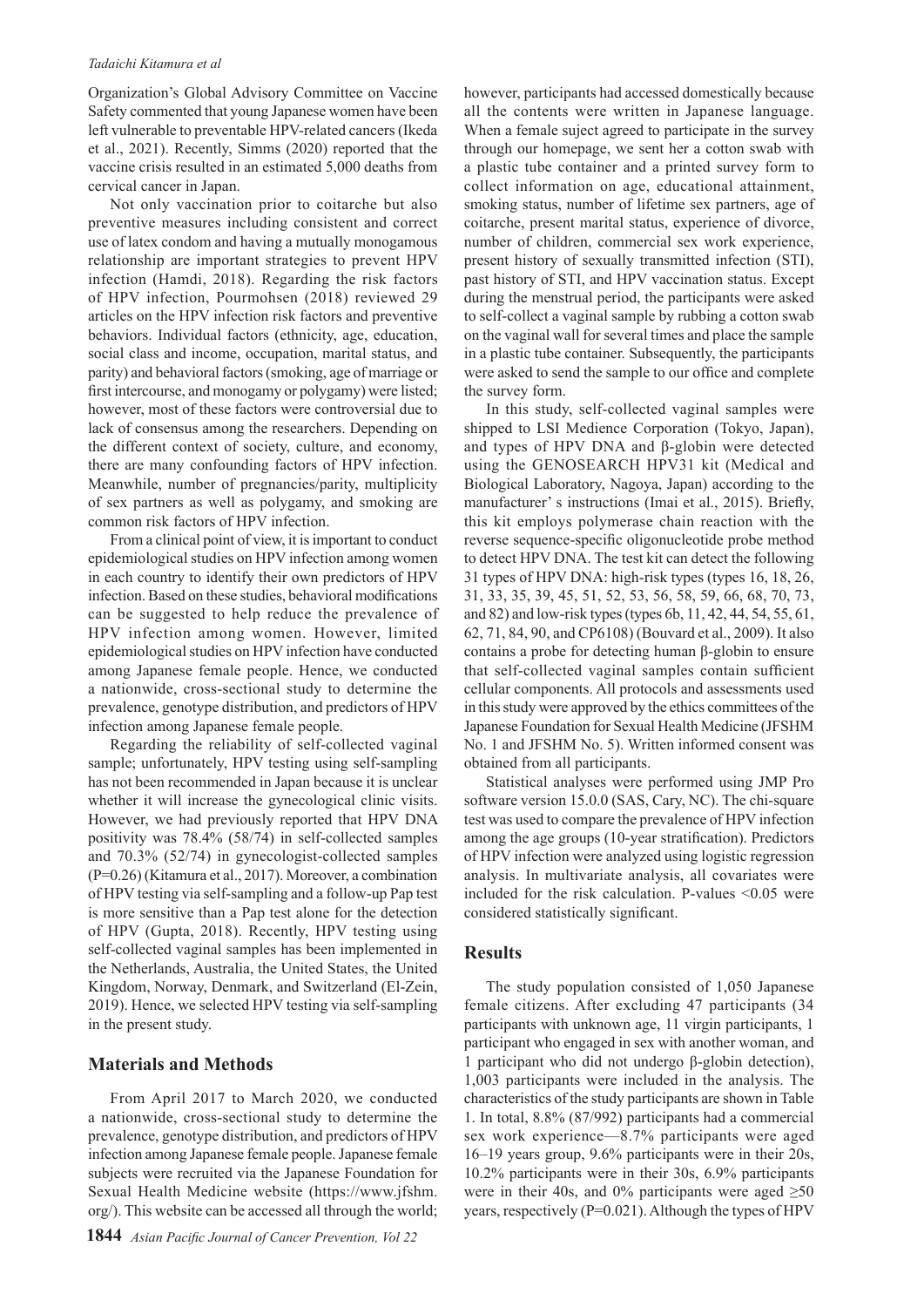|                           | Table 1. Characteristics of Japanese Female Ppopulation |
|---------------------------|---------------------------------------------------------|
| Participated in the Study |                                                         |

| $\mathfrak{m}$ and $\mathfrak{m}$ and $\mathfrak{m}$ and $\mathfrak{m}$<br>Parameters | All $(n=1,003)$ |
|---------------------------------------------------------------------------------------|-----------------|
| Age, years                                                                            |                 |
| Median (range)                                                                        | $30(16-75)$     |
| Age group, $n$ $(\%)$                                                                 |                 |
| $16-19$ years                                                                         | 24 (2.4%)       |
| $20 - 29$ years                                                                       | 456 (45.5%)     |
| $30 - 39$ years                                                                       | 296 (29.5%)     |
| $40 - 49$ years                                                                       | 174 (17.3%)     |
| $\geq$ 50 years                                                                       | 53 (5.3%)       |
| Educational attainment, n (%)                                                         |                 |
| $\leq$ 12 years                                                                       | 167 (16.8%)     |
| $>12$ years                                                                           | 828 (83.2%)     |
| Unknown                                                                               | 8               |
| Smoking status, $n$ $(\%)$                                                            |                 |
| Never                                                                                 | 738 (74.3%)     |
| Current                                                                               | 92 (9.3%)       |
| Former                                                                                | 163 (16.4%)     |
| Unknown                                                                               | 10              |
| Number of lifetime sex partners, n (%)                                                |                 |
| $1 - 5$                                                                               | 500 (51.5%)     |
| $6 - 10$                                                                              | 199 (20.5%)     |
| $11 - 20$                                                                             | 143 (14.7%)     |
| $\geq$ 21                                                                             | 128 (13.2%)     |
| Unknown                                                                               | 33              |
| Age of coitarche, n (%)                                                               |                 |
| $\leq$ 19 years                                                                       | 566 (59.6%)     |
| $\geq$ 20 years                                                                       | 383 (40.4%)     |
| Unknown                                                                               | 54              |
| Present marital status, n (%)                                                         |                 |
| Married                                                                               | 341 (34.3%)     |
| Not Married                                                                           | 653 (65.7%)     |
| Unknown                                                                               | 9               |
| Divorce, $n$ $(\%)$                                                                   |                 |
| Never                                                                                 | 902 (91.0%)     |
| Experienced                                                                           | 89 (9.0%)       |
| Unknown                                                                               | 12              |
| Number of children                                                                    |                 |
| $\overline{0}$                                                                        | 708 (71.2%)     |
| 1                                                                                     | 102 (10.3%)     |
| $\overline{2}$                                                                        | 132 (13.3%)     |
| $\geq$ 3                                                                              | 53 (5.3%)       |
| Unknown                                                                               | 8               |
| Commercial sex work experience, n (%)                                                 |                 |
| No                                                                                    | 905 (91.2%)     |
| Yes                                                                                   | 87 (8.8%)       |
| Unknown                                                                               | 11              |
| Present history of STI, n (%)                                                         |                 |
| No                                                                                    | 945 (95.4%)     |
| Yes                                                                                   | 46 (4.6%)       |

| Table 1. Characteristics of Japanese Female Ppopulation<br>Participated in the Study |                 | Table 1. Continued              |                 |  |
|--------------------------------------------------------------------------------------|-----------------|---------------------------------|-----------------|--|
|                                                                                      |                 | Parameters                      | All $(n=1,003)$ |  |
| Parameters                                                                           | All $(n=1,003)$ | Present history of STI, $n$ (%) |                 |  |
| Age, years                                                                           |                 | Unknown                         | 12              |  |
| Median (range)                                                                       | $30(16-75)$     | Past history of STI, $n$ (%)    |                 |  |
| Age group, $n$ $(\%)$                                                                |                 | N <sub>0</sub>                  | 717 (72.4%)     |  |
| $16-19$ years                                                                        | $24(2.4\%)$     | Yes                             | $274(27.6\%)$   |  |
| $20 - 29$ years                                                                      | $456(45.5\%)$   | Unknown                         | 12              |  |
| $30 - 39$ years                                                                      | 296 (29.5%)     | HPV vaccination status, $n$ (%) |                 |  |
| $40 - 49$ years                                                                      | $174(17.3\%)$   | No                              | 802(80.7%)      |  |
| $\geq 50$ years                                                                      | 53 (5.3%)       | Yes                             | 192 (19.3%)     |  |
| Educational attainment, $n$ (%)                                                      |                 | Unknown                         | 9               |  |
| $\sim$ 12 years                                                                      | 167/1600        |                                 |                 |  |

STI, sexually transmitted infection; HPV, human papillomavirus.

vaccine (bivalent or quadrivalent) were not recorded, only 19.3% (192/994) participants were vaccinated with HPV. Of the 1,003 participants, 426 (42.5%) participants had at least one HPV genotype, 282 (28.1%) participants had high-risk HPV genotypes, 306 (30.5%) participants had low-risk HPV genotypes, and 162 (16.2%) participants had both genotypes. HPV-16/18 positivity was reported in 5.4% (54/1,003) participants. The most frequently detected high-risk HPV genotype was HPV-52 (86/1,003; 8.6% participants; Table 2). The prevalence of highrisk HPV genotypes was 20.8% in participants aged 16–19 years, 34.0% in participants in their 20s, 25.7% in participants in their 30s, 22.4% in participants in their 40s, and 13.2% in participants aged  $\geq$ 50 years (P=0.0009). The prevalence of low-risk HPV genotypes was 29.2% in participants aged 16–19 years, 36.8% in participants in their 20s, 26.0% in participants in their 30s, 23.6% in participants in their 40s, and 24.5% in participants aged  $≥$ 50 years (P=0.0026).

Logistic regression analyses revealed that the number of lifetime sex partners  $(\geq 6)$  and a present history of STI were predictors of high-risk HPV infection. Commercial sex work experience was significantly associated with high-risk HPV infection in univariate analysis, but not in multivariate analysis (Table 3). Conversely, the number of lifetime sex partners ( $\geq 6$ ), age of coitarche ( $\geq 20$  years of age), unmarried status, and a present history of STI were predictors of low-risk HPV infection (Table 4). HPV vaccination was not associated with either high-risk or low-risk HPV infection.

## **Discussion**

Epidemiological surveys of HPV infection among Japanese women are scarce. Two epidemiological studies have been conducted in the northern area of mainland Japan. Sasagawa (2005) surveyed 781 Japanese women who attended gynecological clinics and reported that the prevalence of high-risk HPV infection was 40% in women aged 15–24 years, 19% in women aged 25–34 years, 11% in women aged 35–34 years, and 16% women aged in 45– 59 years. Predictors of high-risk HPV infection were single status, a history of STI, the notion of having an STI, and increased numbers of sex partners. The study also reported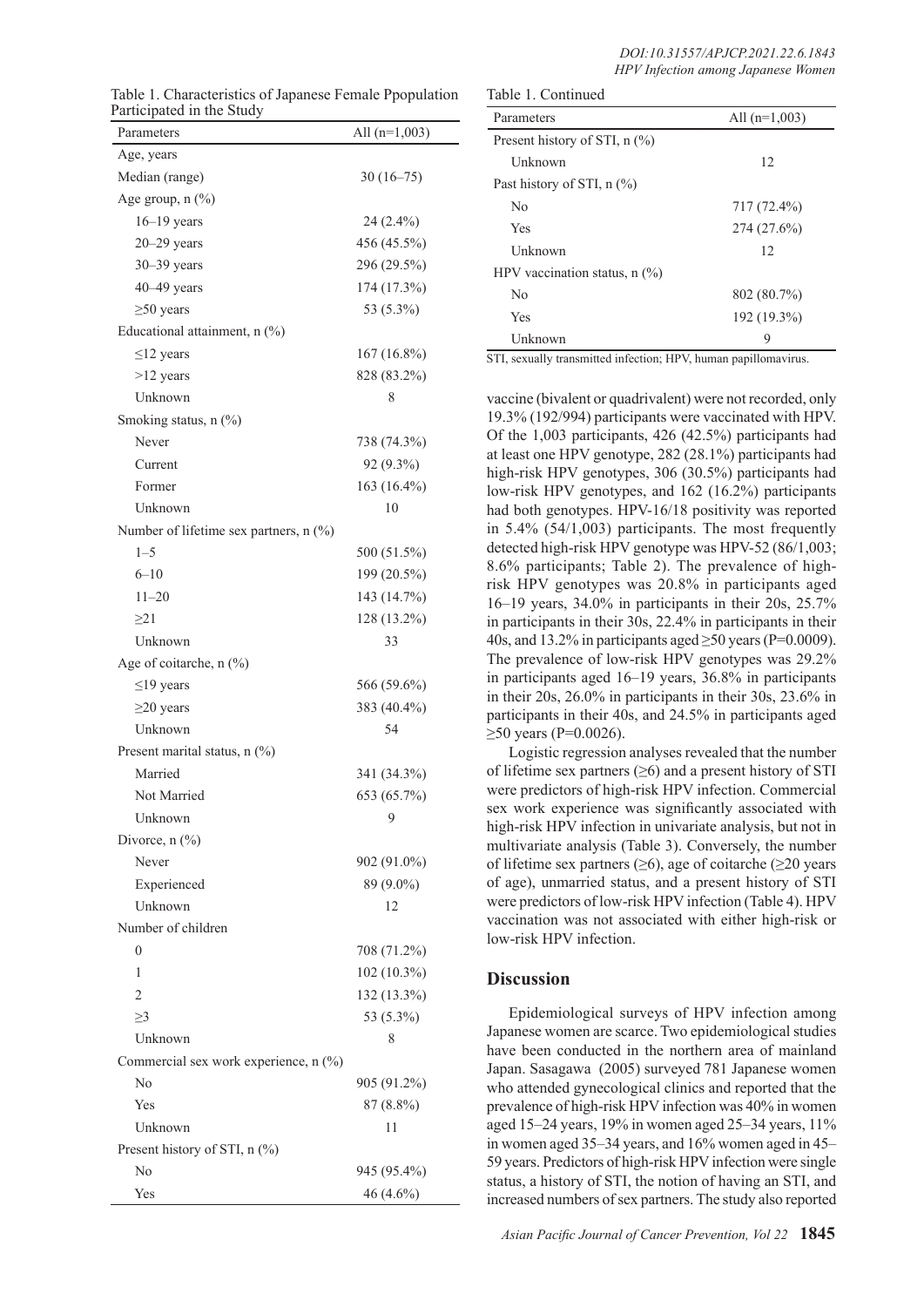Table 2. Number of HPV Positive Cases among 1,003 Japanese Female Participants

|                | Table 3. Predictors of high-risk HPV Infection among |  |  |  |
|----------------|------------------------------------------------------|--|--|--|
| Japanese Women |                                                      |  |  |  |

|                         | Number of HPV positive cases, $n$ (%) |
|-------------------------|---------------------------------------|
| Types of HPV            |                                       |
| Any type                | 426 (42.5%)                           |
| High-risk               | 282 (28.1%)                           |
| Low-risk                | 306 (30.5%)                           |
| Both                    | 162 (16.2%)                           |
| HPV-16/18               | 54 (5.4%)                             |
| High-risk HPV genotypes |                                       |
| $HPV-16$                | 38 (3.8%)                             |
| <b>HPV-18</b>           | 17(1.7%)                              |
| $HPV-26$                | $2(0.2\%)$                            |
| $HPV-31$                | 14 (1.4%)                             |
| $HPV-33$                | $12(1.2\%)$                           |
| $HPV-35$                | $8(0.8\%)$                            |
| $HPV-39$                | 38 (3.8%)                             |
| <b>HPV-45</b>           | $11(1.1\%)$                           |
| $HPV-51$                | 46 (4.6%)                             |
| $HPV-52$                | 86 (8.6%)                             |
| $HPV-53$                | 49 (4.9%)                             |
| <b>HPV-56</b>           | 47 (4.7%)                             |
| <b>HPV-58</b>           | 43 (4.3%)                             |
| <b>HPV-59</b>           | $26(2.6\%)$                           |
| <b>HPV-66</b>           | 38 (3.8%)                             |
| <b>HPV-68</b>           | 34 (3.4%)                             |
| <b>HPV-70</b>           | $3(0.3\%)$                            |
| $HPV-73$                | $12(1.2\%)$                           |
| <b>HPV-82</b>           | $25(2.5\%)$                           |
| Low-risk HPV genotypes  |                                       |
| HPV-6b                  | 50 (5.0%)                             |
| $HPV-11$                | $8(0.8\%)$                            |
| $HPV-42$                | $36(3.6\%)$                           |
| <b>HPV-44</b>           | 7(0.7%)                               |
| <b>HPV-54</b>           | 25 (2.5%)                             |
| <b>HPV-55</b>           | $36(3.6\%)$                           |
| $HPV-61$                | 44 (4.4%)                             |
| $HPV-62$                | 59 (5.9%)                             |
| $HPV-71$                | 18 (1.8%)                             |
| <b>HPV-84</b>           | 47 (4.7%)                             |
| $HPV-90$                | $63(6.3\%)$                           |
| <b>HPV-CP6108</b>       | $32(3.2\%)$                           |

HPV, human papillomavirus.

that the prevalence of high-risk HPV infection was 50% in women aged 15–19 years and 37% in women aged 20–24 years. These prevalence rates were very similar to those reported among Japanese commercial sex workers (48.4%; mean age, 29 years) (Ishii et al., 2000). Kurokawa (2018) conducted a large-scale epidemiological survey with 7,585 Japanese female participants who accepted the cervical cancer screening program. The prevalence of high-risk HPV infection was 16.5% in participants aged

|                                 | Crude OR<br>OR (95% CI)                                            | Adjusted OR*<br>OR (95% CI) |
|---------------------------------|--------------------------------------------------------------------|-----------------------------|
| Age group (years)               |                                                                    |                             |
| $16 - 19$                       | Reference                                                          | Reference                   |
| $20 - 29$                       | $1.957(0.717 - 5.340)$                                             | 2.406 (0.659-8.793)         |
| $30 - 39$                       | $1.313(0.474 - 3.637)$                                             | $1.464(0.388 - 5.530)$      |
| $40 - 49$                       | $1.098(0.385 - 3.129)$                                             | $1.264(0.311 - 5.141)$      |
| $\geq 50$                       | $0.578(0.163 - 2.051)$                                             | 1.859 (0.349-9.891)         |
| <b>Educational attainment</b>   |                                                                    |                             |
| $\leq$ 12 years                 | Reference                                                          | Reference                   |
| $>12$ years                     | $0.835(0.582 - 1.199)$                                             | 1.178 (0.733-1.894)         |
| Smoking status                  |                                                                    |                             |
| Never                           | Reference                                                          | Reference                   |
| Former                          | $1.725(1.201 - 2.478)$                                             | 1.477 (0.942-2.316)         |
| Current                         | 2.741 (1.760-4.267)                                                | 1.218 (0.708-2.095)         |
| Number of lifetime sex partners |                                                                    |                             |
| $1 - 5$                         | Reference                                                          | Reference                   |
| $6 - 10$                        | $2.784(1.857-4.176)$                                               | 2.752 (1.753–4.321)         |
| $11 - 20$                       | 7.439 (4.882–11.335)                                               | 7.428 (4.467-12.353)        |
| $\geq$ 21+                      | $10.821(6.951-16.845)$                                             | 11.873 (6.537-21.567)       |
| Age of coitarche                |                                                                    |                             |
| $\leq19$                        | Reference                                                          | Reference                   |
| >20                             | $0.543(0.402 - 0.734)$                                             | $1.048(0.715 - 1.537)$      |
| Present marital status          |                                                                    |                             |
| Married                         | Reference                                                          | Reference                   |
| Unmarried                       | 2.255 (1.638-3.105)                                                | 1.379 (0.814-2.335)         |
| Divorce                         |                                                                    |                             |
| Never                           | Reference                                                          | Reference                   |
| Experienced                     | $1.425(0.900 - 2.258)$                                             | 1.243 (0.658-2.347)         |
| Number of children              |                                                                    |                             |
| 0                               | Reference                                                          | Reference                   |
| 1                               | $0.520(0.311 - 0.869)$                                             | $0.624(0.290 - 1.342)$      |
| 2                               | $0.548(0.349 - 0.861)$                                             | $0.919(0.446 - 1.895)$      |
| $\geq$ 3                        | $0.325(0.144 - 0.730)$                                             | $0.502(0.178 - 1.415)$      |
| Commercial sex work experience  |                                                                    |                             |
| No                              | Reference                                                          | Reference                   |
| Yes                             | 2.512 (1.608-3.925)                                                | $0.671(0.373 - 1.205)$      |
| Present history of STI          |                                                                    |                             |
| No                              | Reference                                                          | Reference                   |
| Yes                             | $4.324(2.351 - 7.955)$                                             | 2.891 (1.383-6.043)         |
| Past history of STI             |                                                                    |                             |
| No                              | Reference                                                          | Reference                   |
| Yes                             | 2.458 (1.827–3.308)                                                | $1.180(0.792 - 1.758)$      |
| HPV vaccination status          |                                                                    |                             |
| No                              | Reference                                                          | Reference                   |
| Yes                             | $1.124(0.796-1.586)$ $0.979(0.629-1.526)$                          |                             |
|                                 | OR, odds ratio; CI, confidence interval; STI, sexually transmitted |                             |

infection; HPV, human papillomavirus; \*, Multivariate analysis was performed including all variables.

25–29 years, 10.1% in participants in their 30s, 5.6% in participants in their 40s, and 3.0% in participants aged  $\geq$ 50 years. The present nationwide survey included 1,003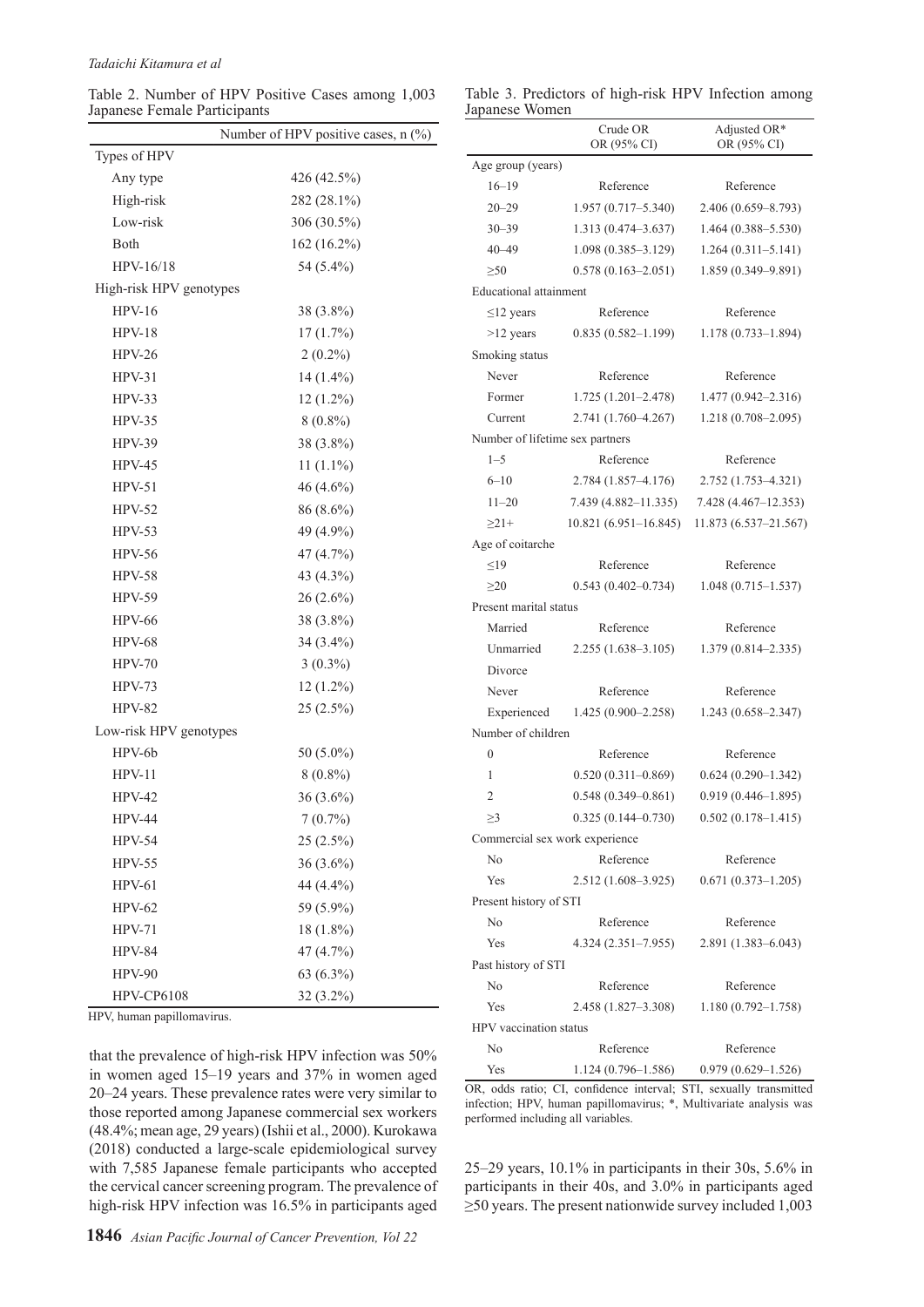|                                 | Crude OR<br>OR (95% CI) | Adjusted OR*<br>OR (95% CI) |  |  |
|---------------------------------|-------------------------|-----------------------------|--|--|
| Age group (years)               |                         |                             |  |  |
| $16 - 19$                       | Reference               | Reference                   |  |  |
| $20 - 29$                       | $1.417(0.576 - 3.486)$  | $0.906(0.290 - 2.828)$      |  |  |
| $30 - 39$                       | $0.854(0.341 - 2.138)$  | $0.676(0.209 - 2.187)$      |  |  |
| $40 - 49$                       | $0.749(0.290 - 1.931)$  | $0.724(0.208 - 2.523)$      |  |  |
| $\geq 50$                       | $0.789(0.268 - 2.324)$  | $1.582(0.367 - 6.817)$      |  |  |
| <b>Educational</b> attainment   |                         |                             |  |  |
| $\leq$ 12 years                 | Reference               | Reference                   |  |  |
| $>12$ years                     | $0.774(0.545-1.099)$    | $0.900(0.572 - 1.416)$      |  |  |
| Smoking status                  |                         |                             |  |  |
| Never                           | Reference               | Reference                   |  |  |
| Former                          | $1.172(0.814-1.687)$    | $0.913(0.583 - 1.431)$      |  |  |
| Current                         | 1.564 (0.999-2.447)     | $0.685(0.397 - 1.183)$      |  |  |
| Number of lifetime sex partners |                         |                             |  |  |
| $1 - 5$                         | Reference               | Reference                   |  |  |
| $6 - 10$                        | $3.143(2.150-4.596)$    | $3.649(2.374 - 5.610)$      |  |  |
| $11 - 20$                       | $5.746(3.815 - 8.655)$  | 8.442 (5.073-14.049)        |  |  |
| >21                             | $9.136(5.927-14.083)$   | 13.033 (7.161-23.718)       |  |  |
| Age of coitarche                |                         |                             |  |  |
| $\leq$ 19                       | Reference               | Reference                   |  |  |
| $\geq$ 20                       | $0.765(0.577-1.015)$    | $1.635(1.125 - 2.375)$      |  |  |
| Present marital status          |                         |                             |  |  |
| Married                         | Reference               | Reference                   |  |  |
| Unmarried                       | $2.564(1.869-3.519)$    | $1.780(1.061 - 2.985)$      |  |  |
| Divorce                         |                         |                             |  |  |
| Never                           | Reference               | Reference                   |  |  |
| Experienced                     | 1.178 (0.742-1.869)     | $0.795(0.424 - 1.490)$      |  |  |
| Number of children              |                         |                             |  |  |
| $\boldsymbol{0}$                | Reference               | Reference                   |  |  |
| 1                               | $0.547(0.335 - 0.892)$  | 1.192 (0.592-2.397)         |  |  |
| 2                               | $0.376(0.232 - 0.609)$  | $0.694(0.334 - 1.442)$      |  |  |
| $\geq$ 3                        | $0.550(0.284 - 1.065)$  | $0.744(0.290 - 1.912)$      |  |  |
| Commercial sex work experience  |                         |                             |  |  |
| No                              | Reference               | Reference                   |  |  |
| Yes                             | $2.438(1.563 - 3.801)$  | $0.668(0.375 - 1.191)$      |  |  |
| Present history of STI          |                         |                             |  |  |
| No                              | Reference               | Reference                   |  |  |
| Yes                             | $5.655(2.971-10.765)$   | 3.664 (1.703-7.882)         |  |  |
| Past history of STI             |                         |                             |  |  |
| N <sub>o</sub>                  | Reference               | Reference                   |  |  |
| Yes                             | 2.412 (1.802–3.229)     | $1.223(0.830-1.802)$        |  |  |
| HPV vaccination status          |                         |                             |  |  |
| No                              | Reference               | Reference                   |  |  |
| Yes                             | 1.424 (1.024–1.982)     | 1.325 (0.868-2.022)         |  |  |

Table 4. Predictors of Low-Risk HPV Infection among Japanese Women

OR, odds ratio; CI, confidence interval; STI, sexually transmitted infection; HPV, human papillomavirus; \*, Multivariate analysis was performed including all variables.

Japanese female participants who applied for our proposal. The prevalence of high-risk HPV genotypes was 20.8% in participants aged 16–19 years, 34.0% in participants in their 20s, 25.7% in participants in their 30s, 22.4% in

participants in their 40s, and 13.2% in participants aged  $\geq$ 50 years (P=0.0009) and that of low-risk HPV genotypes was 29.2% in participants aged 16–19 years, 36.8% in participants in their 20s, 26.0% in participants in their 30s, 23.6% in participants in their 40s, and 24.5% in participants aged  $\geq 50$  years (P=0.0026). The prevalence of HPV infection among participants in their 20s in our study was similar to that reported by Sasagawa et al., (2005). Although the actual proportion of Japanese female participants who had commercial sex work experience is unknown, since our cohort included women who had experience of commercial sex work (8.8%), they might be more interested in HPV infection than the cohort recruited by Kurokawa et al., (2018). Our study revealed that the number of lifetime sex partners  $(\geq 6)$  and a present history of STI were significant predictors of high-risk HPV infection, but not present marital status, as suggested by Sasagawa et al., (2005). In a study including a southern Chinese female cohort, Liu et al., (2011) suggested that age was an independent risk factor for HPV infection in the Hong Kong cohort, while the number of sexual partners was an independent risk factor for HPV infection in the Guangzhou cohort. Risk factors for HPV infection may vary depending on the area of residence. Kum-Nji et al., (2019) reported that both passive and active tobacco smoking were strongly associated with HPV infection in 1,414 young women in the United States aged 18–26 years, with an odds ratio (OR) (95% confidence interval [CI]) of 2.45 (1.34–4.48) and 3.56 (1.23–10.30), respectively. Torres-Poveda et al., (2019) reported that tobacco smoking was significantly associated with highrisk HPV infections, except for HPV-18 in 15,040 Mexican women aged 18–89 years. In the Japanese epidemiological survey, current tobacco smoking was not associated with HPV infection (Sasagawa et al., 2005). Even in Japanese male subjects, a history of current or past tobacco smoking was not associated with HPV infection (Matsuzawa et al., 2020). We are interested in whether male subjects living in the same province or area harbor the similar risk factors for HPV infection as the female subjects.

High-risk HPV infection is associated with not only cervical cancer but also female infertility. In a meta-analysis, Yuan (2019) reported that high-risk HPV infection was significantly associated with female infertility with an OR (95% CI) of 2.33 (1.42–3.83). Hsu (2020) reported the relationship between a history of HPV infection and female infertility in a female cohort. Although their study did not account for HPV genotypes, the female cohort with a history of HPV infection had an increased risk of infertility, with a hazard ratio (95% CI) of 1.39 (1.19–1.63). To the best of our knowledge, there is no epidemiological study on the association between HPV infection and female/male infertility among Japanese subjects.

In a Swedish female study, Lei et al., (2020) reported that quadrivalent HPV vaccination was associated with a substantially reduced risk of invasive cervical cancer with an incidence rate (95% CI) of 0.12 (0.00–0.34) among women who had been vaccinated before the age of 17 years and 0.47 (0.27–0.75) among women who had been vaccinated between the age of 17 and 30 years. Even in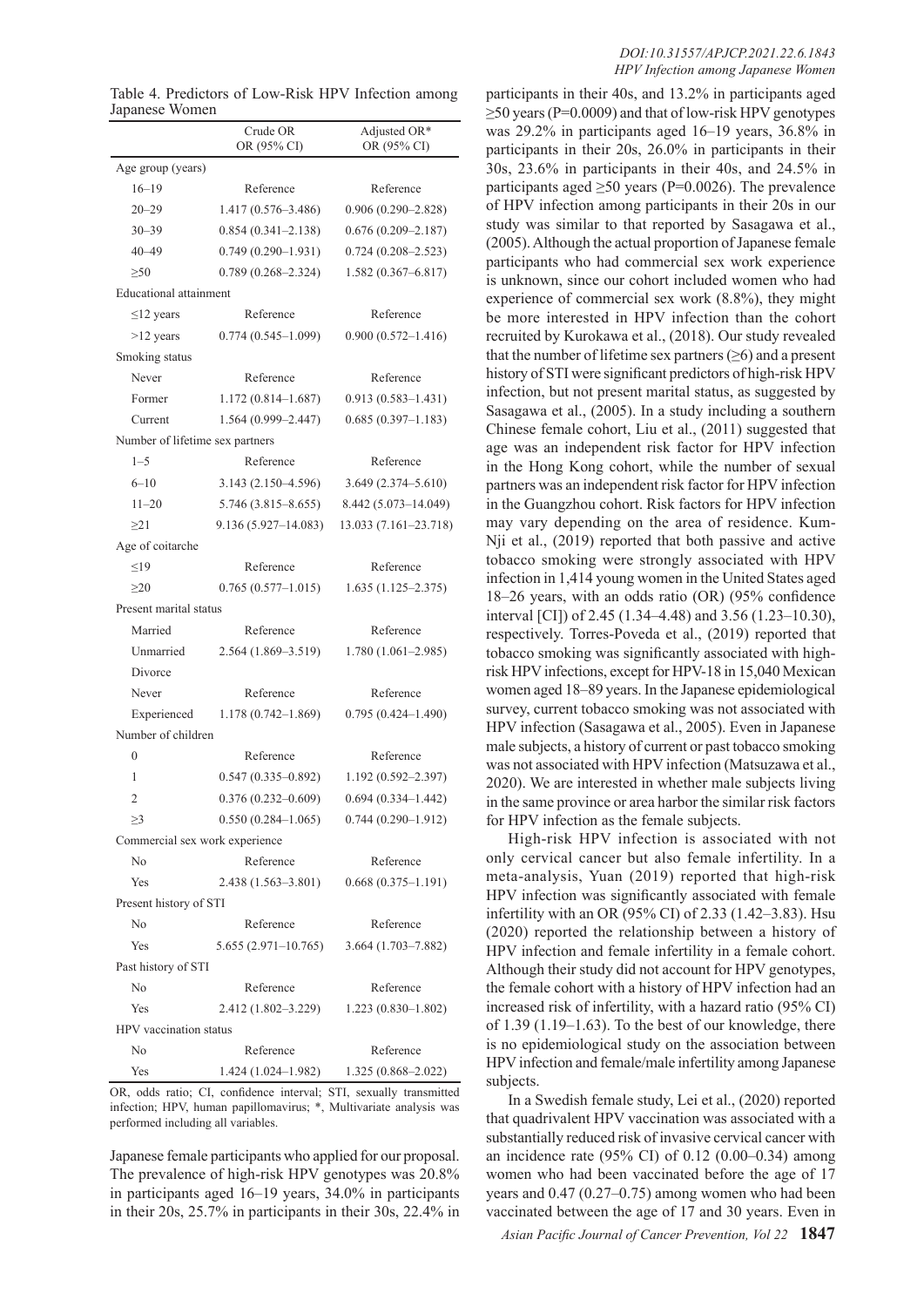#### *Tadaichi Kitamura et al*

Japan, the effectiveness of HPV vaccination has been clarified. Ikeda et al., (2020) reported that the OR (95% CI) of HPV vaccination compared with no vaccination for abnormal cytology, cervical intraepithelial neoplasia (CIN)1+, CIN2+, and CIN3+ versus control was 0.42 (0.34–0.50), 0.42 (0.31–0.58), 0.25 (0.12–0.54), and 0.19 (0.03–1.15), respectively, equating to a vaccine effectiveness of 58.5%, 57.9%, 74.8%, and 80.9%, respectively. It is unclear which HPV vaccines (bivalent, quadrivalent, and nonavalent) can effectively reduce HPVrelated diseases (carcinoma of the cervix, vulva, vagina, penis, anus, oral cavity, oropharynx, and tonsil; genital warts; and recurrent respiratory papillomatosis).

The present study has the following limitations. Our cohort included not a general population but female participants who applied to our proposal published on our homepage. The participants might have a higher health literacy than the general female population. We also did not have data on the type of HPV vaccine applied to the participants (bivalent or quadrivalent) or their age of ingestion. Although our study had such limitations, we would like to emphasize that the dissemination of self-sampling of the vaginal wall to detect high-risk HPVs is important for promoting health awareness and directing infected women to gynecological clinics in Japan. Detecting HPV-6 and HPV-11 is also important for protecting future babies from developing recurrent respiratory papillomatosis. We understand that our campaign (https://www.jfshm.org/doc/H30\_HPVtest. pdf?c=201804090001) is only an alternative to reduce the development of HPV infections among unvaccinated female people. However, we recommend gynecological examinations for Japanese female high-risk HPV carriers to detect cervical cancer throughout our campaign just under the current policy of prolonged suspension of recommendation of HPV vaccination by the Ministry of Health, Labour and Welfare of Japan.

Our study included 87 (8.8%) women who had commercial sex work experience; however, commercial sex work experience was not found to be a predictor for high-risk or low-risk HPV infection. The number of lifetime sex partners (≥6) and a present history of STI were a reported to be significant risk factor for both high-risk and low-risk HPV infection. Behavioral modifications, including a lower number of lifetime sex partners and protection against STI (e.g., condom use) might be crucial to prevent HPV infections until the Ministry of Health, Labour and Welfare of Japan resumes the proactive recommendation for the routine use of the HPV vaccine in the national immunization program.

# **Author Contribution Statement**

Tadaichi Kitamura designed the study and wrote the initial draft of the manuscript. Motofumi Suzuki performed statistical analysis of the data and wrote the initial draft of the manuscript. Kazuyoshi Shigehara and Kazuko Fukuda contributed to interpretation of data and critically reviewed the manuscript. All authors approved the final version of the manuscript and agree to be accountable for all aspects of the work in ensuring that

questions related to the accuracy or integrity of any part of the work are appropriately investigated and resolved.

## **Acknowledgements**

We would like to thank all the Japanese female people who participated in the study and Editage (www.editage. com) for English language editing.

#### *Funding statement*

This study was financially supported by grants from the Japanese Foundation for Sexual Health Medicine, Tokyo, Japan (Grant No. is not applicable in this study).

## *Ethics committee*

All protocols and assessments used in this study were approved by the ethics committees of the Japanese Foundation for Sexual Health Medicine (JFSHM No. 1 and JFSHM No. 5).

## *Handling of the ethical issue*

Written informed consent was obtained from all participants.

## *Statement conflict of Interest*

We have no conflict of interest to disclose.

## **References**

- Arbyn M, Weiderpass E, Bruni L, et al (2020). Estimates of incidence and mortality of cervical cancer in 2018: a worldwide analysis. *Lancet Glob Health*, **8**, e191–203.
- Bouvard V, Baan R, Straif K, et al (2009). A review of human carcinogens—Part B: biological agents. *Lancet Oncol*, **10**,  $321 - 2$ .
- El-Zein M, Bouten S, Louvanto K, et al (2019). Predictive value of HPV testing in self-collected and clinician-collected samples compared with cytology in detecting high-grade cervical lesions. *Cancer Epidemiol Biomarkers Prev*, **28**, 1134–40.
- Ferlay J, Colombet M, Soerjomataram I, et al (2018). Estimating the global cancer incidence and mortality in 2018: GLOBOCAN sources and methods. *Int J Cancer*, **144**, 1941–53.
- Gupta S, Palmer C, Bik EM, et al (2018). Self-sampling for human papillomavirus testing: increased cervical cancer screening participation and incorporation in international screening program. *Front Public Health*, **6**, 77.
- Hamdi S (2018). The impact of teachings on sexually in Islam on HPV vaccine acceptability in the Middle East and North Africa region. *J Epidemiol Glob Health*, **7**, 17–22.
- Hanley SJB, Yoshioka E, Ito Y, Kishi R (2015). HPV vaccination crisis in Japan. *Lancet*, **385**, 2571.
- Hsu LC, Tsui KH, Wei JCC, et al (2020). Female human papillomavirus infection associated with increased risk of infertility: a nationwide population-based cohort study. *Int J Environ Res Public Health*, **17**, 6505.
- Ikeda S, Ueda Y, Hara M, et al (2021). Human papillomavirus vaccine to prevent cervical intraepithelial neoplasia in Japan: a nationwide case-control study. *Cancer Sci*, **112**, 839–46.
- Imai H, Nakao H, Shinohara H, et al (2015). Prevalence, potential predictors, and genotype-specific prevalence of human papillomavirus infection among sexually active students in Japan. *PLoS One*, **10**, e0132462.